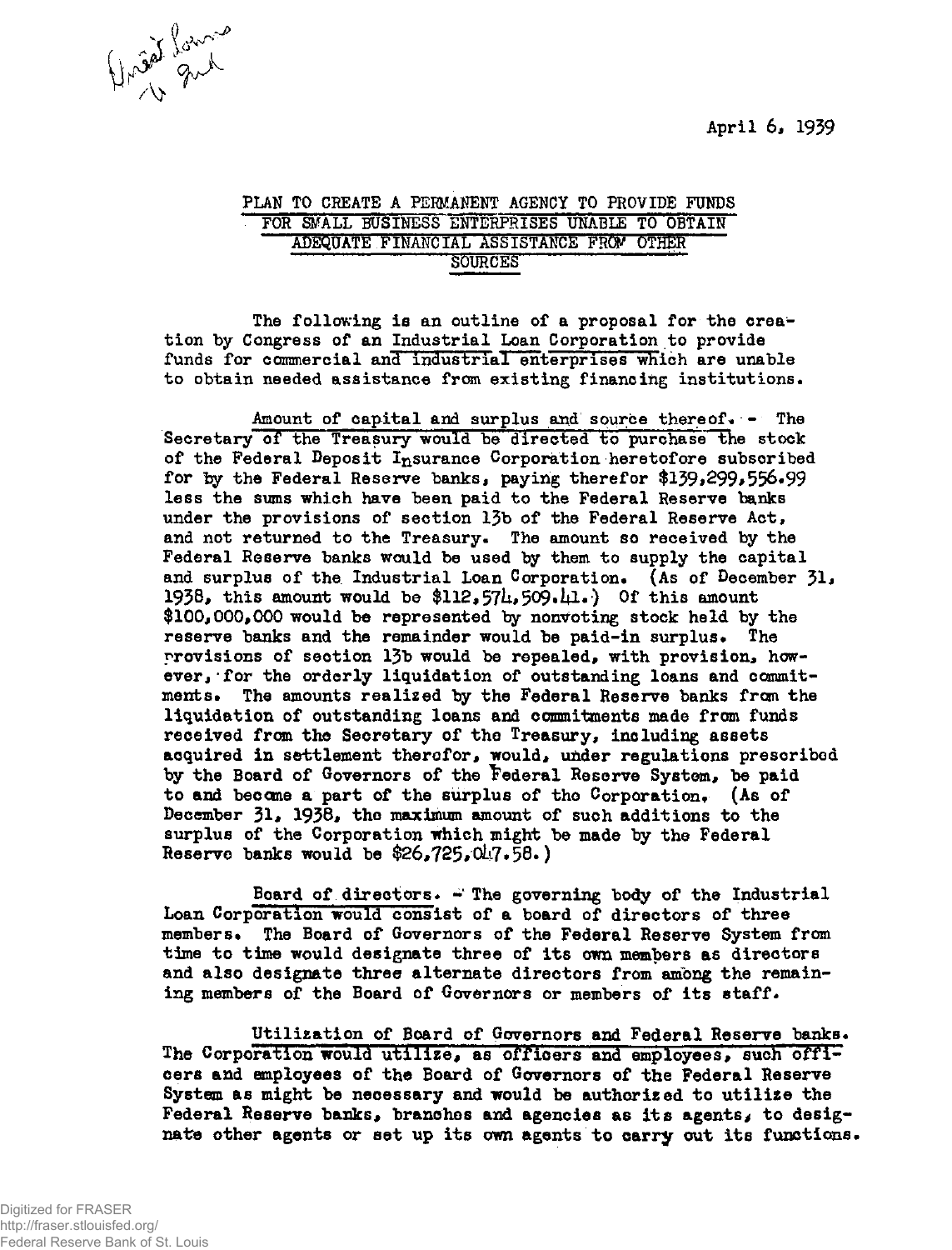**No director of the Corporation and no officer or employee of the Board of Governors or a Federal Reserve bank, branch or agency would receive any additional compensation for his services for the corporation.** 

**The Corporation would reimburse the Board of Governors, the Federal Reserve banks, or other agencies of the Corporation for their expenses on a basis to be determined by the Board of Governors.** 

**Extension of credit by Corporation. - The Corporation would be authorized through the acquisition of notes, debentures, bonds or similar obligations to supply credit, or to enter into commitments to supply credit, to commercial, and industrial enterprises or to purchase preferred stock in such commercial and industrial enterprises and would designate agents for the purpose of receiving applications for and extending credit and acquiring obligations in the name of the Corporation. All such extensions of credit and purchases of preferred stock, including the maximum maturity of obligations, would be subject to regulations of the Corporation.\* The maximum amount of funds**  that could be supplied to any one business would be \$1,000,000. Trans**actions entered into by the Corporation could be either direct or in cooperation with banks or other financing institutions.- No direct advances of credit to or purchases of obligations or preferred stock of any business enterprise could be made by the Corporation or its agents if such business enterprise were able to obtain funds on a reasonable basis** *from* **existing financing institutions.- Discounts,**  loans and purchases by the Corporation would have to be on a reason**ably sound basis..** 

**Insurance fund. - The Corporation would be authorized to set aside a part of its capital funds as an insurance fund . for the**  purpose of insuring loans made by financing institutions to commer**cial and industrial enterprises. Loans would be insured subject to such regulations as the Corporation might prescribe, including limitations on amount both on individual loans and in the aggregate and including requirements for payment of premiums by the insured^** 

Local committees. - The Corporation would be authorized to **encourage the selection and assist in the formation of committees of representatives of small business enterprises in local communities to explain to prospective borrowers the facilities of the Corporation and to advise with and assist prospective borrowers in connecr\* tion with their applications for financial''assistance from the Corporation.,** 

Debentures. - The Corporation would have authority to issue **and have outstanding debentures equal to five times the unimpaired**